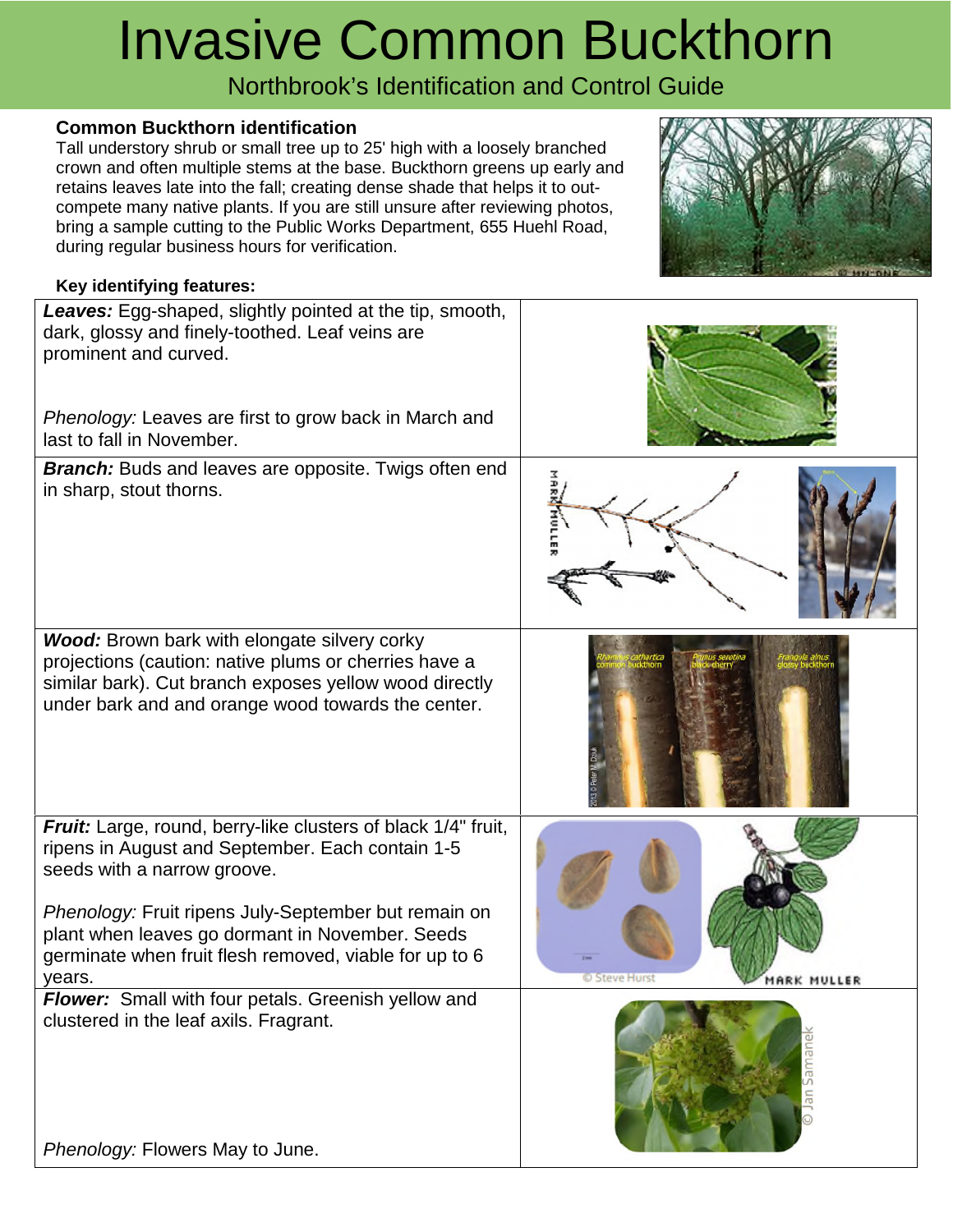# Buckthorn Control Procedures

## **Why "invasive"?**

- Native to Europe: lacks "natural controls" like insects or disease that would curb its growth
- Out-competes native plants for nutrients, light, and moisture
- Provides less food and protection for wildlife, degrading wildlife habitat
- Threatens the future of forests, wetlands, prairies, and other natural habitats
- Serves as host to other pests (Lyme-carrying ticks, crown rust fungus, and soybean aphid)
- Contributes to erosion by shading out other plants that grow on the forest floor
- Forms an impenetrable layer of vegetation
- Rapid reproduction: seed dispersal by animals, resprouts from roots and stumps

# **Mechanical control schedule and Buckthorn phenology:**



Buckthorn is weakest in early spring, before it starts growing anew.

# **Mechanical control best practices:**

Smaller than 3/8" in diameter:

- Pull by hand when soil is moist
- Gather all plant matter, loose fruits, and seedlings in trash bag for removal
- Pack in area with fresh soil and plant native seeds in its place
- Check back for Buckthorn resprouts and pull if apparent

Shrub-sized Buckthorn (1-2" in diameter at base):

- Dig and pull out using hand tools when soil is moist
- Gather all plant matter, loose fruits, and seedlings in trash bag for removal
- Pack in area with fresh soil and plant native seeds in its place
- Check back and anticipate pulling re-sprouts (due to extensive root system and ability to regrow from root fragments)

Large Buckthorn (over 2" diameter at base)

- Use pruners or handsaw to remove plant as close to the stump as possible
- Gather all plant matter, loose fruits, and top two inches of soil in trash bag for removal (1,000 seeds/meter may reside in the top few inches of soil around mature buckthorn)
- Cover remaining stumps with material impervious to light (tin can, thick black plastic)
- Affix the material using nails or ties
- Keep covered for one to two years
- Check regularly to remove resprouts